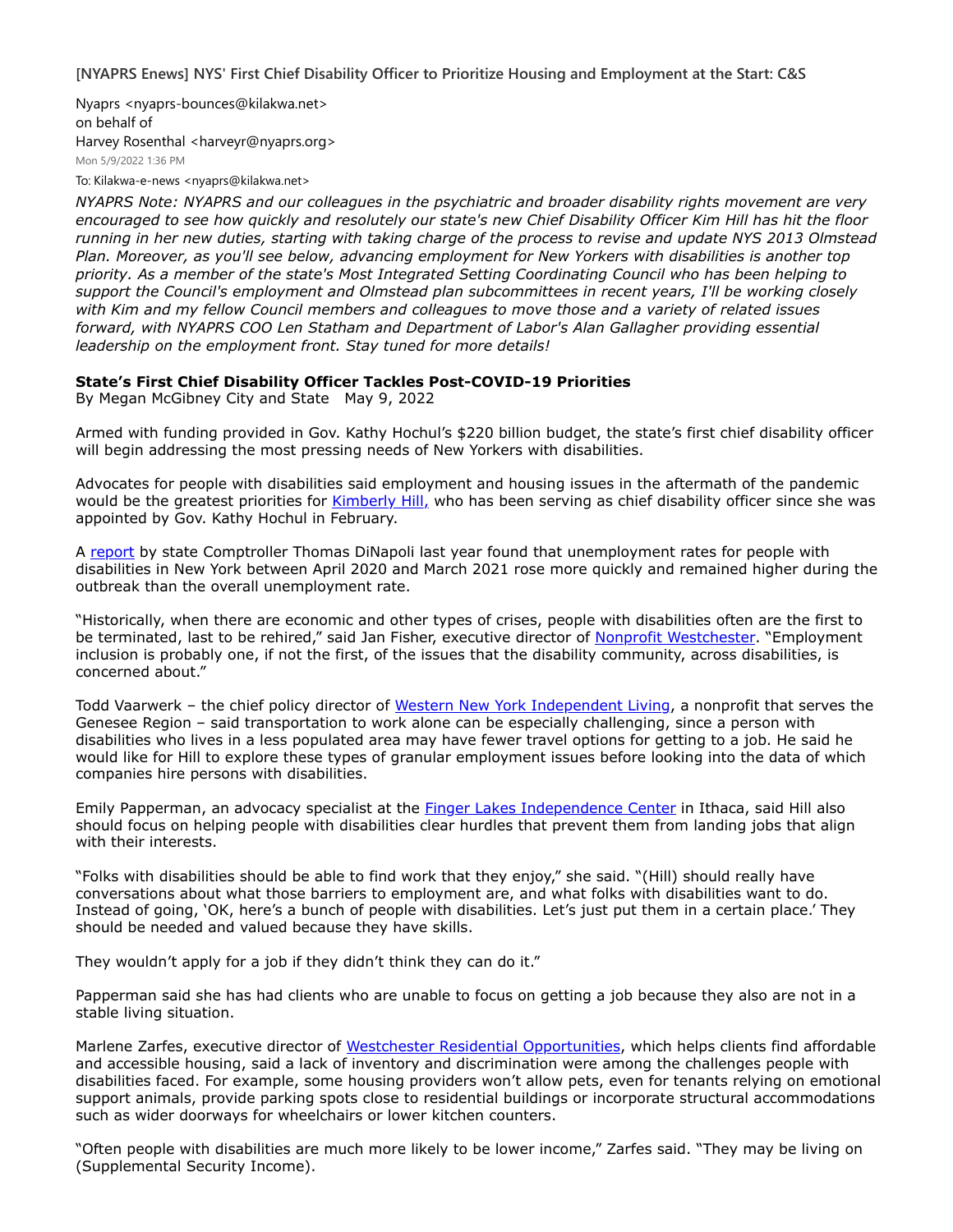They've got less money to look for something and, unfortunately, too many housing providers are saying, 'We're not going to take your SSI as payment or we're not going to take your housing choice voucher as payment.'"

Discrimination also happens to those needing an assisted living situation at residential developments, said Donna Long, co-chair of the **[Staten Island Disability Development Council's](https://nam02.safelinks.protection.outlook.com/?url=https%3A%2F%2Fsiddc.org%2F&data=05%7C01%7Crmc277%40shp.rutgers.edu%7C57fe08bb2d2d4ea29f2308da31e26abd%7Cb92d2b234d35447093ff69aca6632ffe%7C1%7C0%7C637877145776028615%7CUnknown%7CTWFpbGZsb3d8eyJWIjoiMC4wLjAwMDAiLCJQIjoiV2luMzIiLCJBTiI6Ik1haWwiLCJXVCI6Mn0%3D%7C1000%7C%7C%7C&sdata=D4SSpfwaHi%2Bz4c1hMAdOYh9EU1TV71gfeyIALwZbkgE%3D&reserved=0)** advocacy committee. Her 44-yearold daughter is on the autism spectrum, and as Long and her husband age, they are finding it difficult to look after her. But finding a community residence or even getting one built has been a bigger hurdle than expected, Long said.

She recalled recently how advocacy committee members attended a meeting at a local civic association about building such a home. Attendees strongly opposed the idea by wondering aloud who would be on staff, whether there would be parking issues and made excuses for why people with developmental disabilities shouldn't live in the neighborhood, according to Long.

"For agencies to have to go through that," she said, "it's like asking for permission. When we all move into a home, we don't get that interrogation."

Most advocates also noted that Hill should prioritize the enforcement of the Americans with Disabilities Act. Vaarwerk, however, warned that the needs of people with disabilities vary from region to region.

"This is not one size fits all," he said. "The more rural you go, the less services there are. Hill needs a whole state solution: urban, suburban and rural."

Hochul's decision to appoint Hill filled the void advocates complained was left after the state Office of the Advocate for the Disabled folded in 2013. Aside from advocacy, that office was charged with implementing laws that prevented discrimination against people with disabilities. Its work was absorbed by the state Commission on Quality of Care and Advocacy for Persons with Disabilities and later the Justice Center for the Protection of People with Special Needs, now known as The Justice Center.

However, advocates [still lobbied](https://nam02.safelinks.protection.outlook.com/?url=https%3A%2F%2Fwskg.org%2Fadvocates-call-on-new-york-lawmakers-to-reinstate-disability-advocacy-office%2F&data=05%7C01%7Crmc277%40shp.rutgers.edu%7C57fe08bb2d2d4ea29f2308da31e26abd%7Cb92d2b234d35447093ff69aca6632ffe%7C1%7C0%7C637877145776028615%7CUnknown%7CTWFpbGZsb3d8eyJWIjoiMC4wLjAwMDAiLCJQIjoiV2luMzIiLCJBTiI6Ik1haWwiLCJXVCI6Mn0%3D%7C1000%7C%7C%7C&sdata=SvB3eARlMX1RDf3lUe1vWj2Yn%2BFTMLkVxYnB2AIZQNU%3D&reserved=0) for the creation of a single state entity to centralize services that covered the needs of New Yorkers with disabilities and offered them protections. "Many advances in the services available for people with disabilities," have been made over the years, Hochul's office said, but agreed that a chief disability officer was needed to help navigate the complexities of serving people with disabilities.

"It is critical to prioritize the needs of the entire disability community, which includes individuals with physical, sensory, mobility, intellectual, developmental and psychiatric disabilities, with a Chief Disability Officer who leads a well-resourced office," Hochul's office said in a statement.

Hill told City & State she would deliver on the governor's charge and work closely with New York's community of people with disabilities. "I want to convey to everyone that it is the intention of this office to always consult with people with disabilities as we strive towards our goal of making New York a more integrated, inclusive and accessible place to live – and to always embrace the 'nothing about us without us' mentality," she said in an emailed statement.

On housing, she said changes are already being made: "The budget's comprehensive \$25 billion housing plan tackles systemic inequities by creating and preserving 100,000 affordable homes, including 10,000 homes with support services for vulnerable populations."

As for employment, Hill said, "We are going to take a multilayered approach and create a coalition with all of the state agencies who assist in the employment of people with disabilities to make the hiring of people with disabilities in New York state the norm, rather than the exception."

Previously, Hill was the principal analyst for the [Assembly People with Disabilities Committee](https://nam02.safelinks.protection.outlook.com/?url=https%3A%2F%2Fwww.urbancny.com%2Fgovernor-hochul-establishes-office-of-the-chief-disability-officer%2F&data=05%7C01%7Crmc277%40shp.rutgers.edu%7C57fe08bb2d2d4ea29f2308da31e26abd%7Cb92d2b234d35447093ff69aca6632ffe%7C1%7C0%7C637877145776028615%7CUnknown%7CTWFpbGZsb3d8eyJWIjoiMC4wLjAwMDAiLCJQIjoiV2luMzIiLCJBTiI6Ik1haWwiLCJXVCI6Mn0%3D%7C1000%7C%7C%7C&sdata=DekciNTtBhPdvJflcHHP%2BXjebU0ts0Lvpbe0TO3qpSw%3D&reserved=0). In that role, she worked on the passage of the Most Integrated Setting Coordinating Council, the Nursing Home Transition and Diversion Medicaid Waiver, and the state's Medicaid Buy-In Program.

She also previously served as director of the Assembly Task Force on People with Disabilities, which focused on people with [sensory and physical disabilities](https://nam02.safelinks.protection.outlook.com/?url=https%3A%2F%2Fpix11.com%2Fnews%2Flocal-news%2Fnys-creates-office-of-the-chief-disability-officer%2F&data=05%7C01%7Crmc277%40shp.rutgers.edu%7C57fe08bb2d2d4ea29f2308da31e26abd%7Cb92d2b234d35447093ff69aca6632ffe%7C1%7C0%7C637877145776028615%7CUnknown%7CTWFpbGZsb3d8eyJWIjoiMC4wLjAwMDAiLCJQIjoiV2luMzIiLCJBTiI6Ik1haWwiLCJXVCI6Mn0%3D%7C1000%7C%7C%7C&sdata=dBtXkOi9b7Rz%2F9G5qr1fsAv4cR9Y%2FsVI6TBvt4uDzpQ%3D&reserved=0). She began her career as a writer for the Assembly Communication and Information Services Department. A resident of Latham in the Capital Region, Hill earned a bachelor's degree in science while attending what was then known as Utica College.

So far, advocates have welcomed her appointment, but they said they had high expectations.